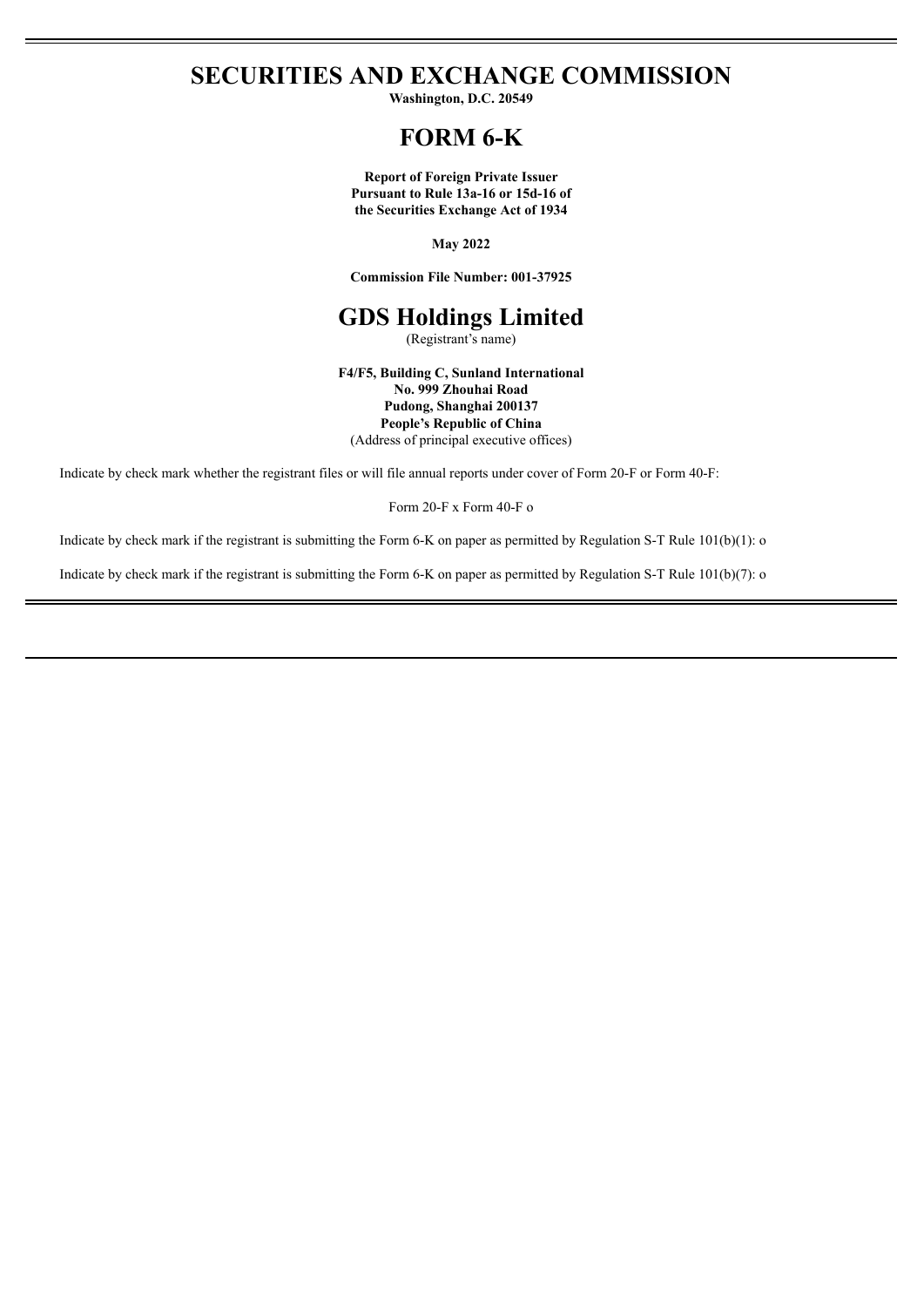### **EXHIBITS**

[99.1](#page-3-0) [Announcement](#page-3-0) - Record Date for Annual General Meeting of Shareholders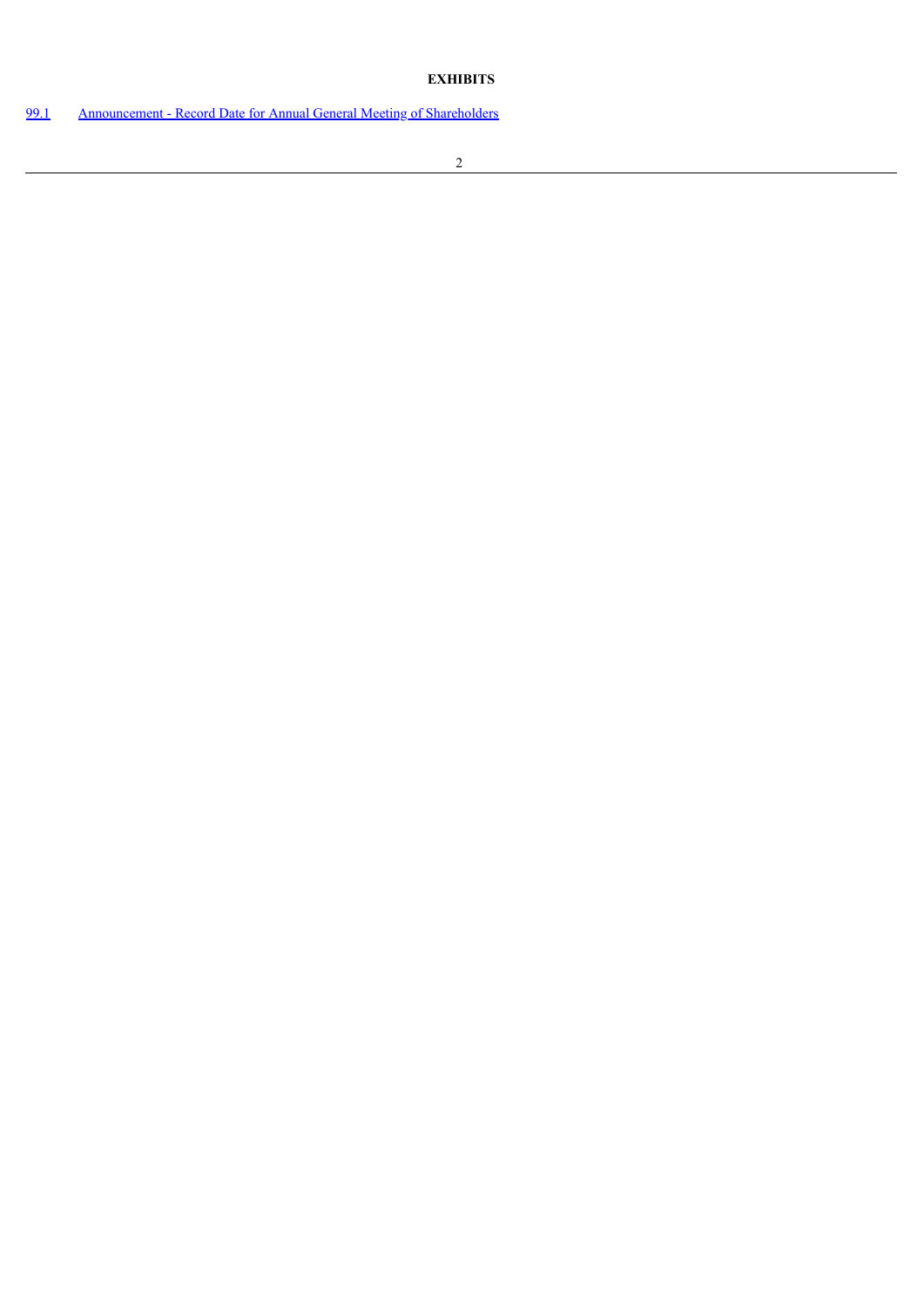#### **SIGNATURES**

Pursuant to the requirements of the Securities Exchange Act of 1934, the registrant has duly caused this report to be signed on its behalf by the undersigned, thereunto duly authorized.

#### **GDS Holdings Limited**

Date: May 18, 2022 By: /s/ William Wei Huang

Name: William Wei Huang Title: Chief Executive Officer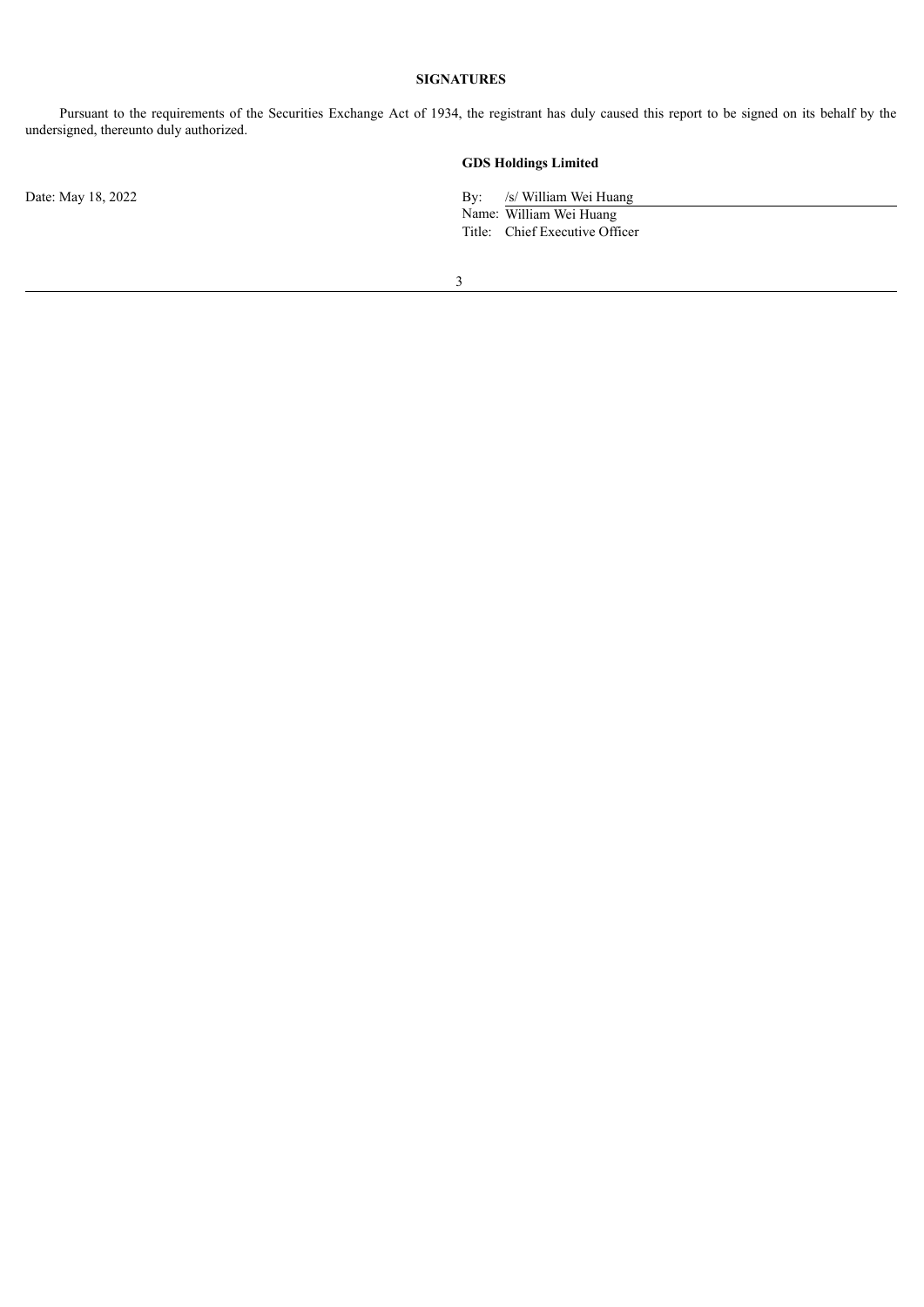<span id="page-3-0"></span>Hong Kong Exchanges and Clearing Limited, The Stock Exchange of Hong Kong Limited (the "Hong Kong Stock Exchange") and Hong Kong Securities Clearing Company Limited take no responsibility for the contents of this announcement, make no representation as to its accuracy or completeness and expressly disclaim any liability whatsoever for any loss howsoever arising from or in reliance upon the whole or any part of the contents of this *announcement.*

GDS Holdings Limited\*\* (the "Company") is controlled through weighted voting rights. Shareholders and prospective investors should be aware of the potential risks of investing in a company with a weighted voting right, or WVR, structure, Particularly, the WVR beneficiary, whose interests may not necessarily be aligned with those of our shareholders as a whole, will be in a position to exert significant influence over the outcome of shareholders' resolutions, irrespective of how other shareholders vote. Our American depositary shares, each representing eight of our Class A ordinary shares, are listed *on the Nasdaq Global Market in the United States under the symbol GDS.*



#### **GDS Holdings Limited** 萬國數據控股有限公司**\***

(A company controlled through weighted voting rights and incorporated in the Cayman Islands with limited liability under the name GDS Holdings Limited and carrying on business in Hong Kong as GDS WanGuo Holdings Limited) **(Stock Code: 9698)**

#### **RECORD DATE FOR ANNUAL GENERAL MEETING OF SHAREHOLDERS**

Our board of directors (the "**Board**") announces that the record date for the purpose of determining the eligibility of the holders of our ordinary shares and Series A convertible preferred shares, par value US\$0.00005 per share (the "**Shares**") to attend and vote at our forthcoming annual general meeting of shareholders (the "**General Meeting**") will be as of close of business on Wednesday, June 1, 2022, Hong Kong time (the "**Shares Record Date**"). In order to be eligible to attend and vote at the General Meeting, all valid documents for the transfers of Class A Ordinary Shares, par value US\$0.00005 per share (the "**Class A Ordinary Shares**") accompanied by the relevant share certificates must be lodged with the Company's Hong Kong branch share registrar and transfer office, Computershare Hong Kong Investor Services Limited, at Shops 1712-1716, 17th Floor, Hopewell Centre, 183 Queen's Road East, Wan Chai, Hong Kong, not later than 4:30 p.m. on Wednesday, June 1, 2022, Hong Kong time. All persons who are registered holders of the Shares on the Shares Record Date will be entitled to attend and vote at the General Meeting.

1